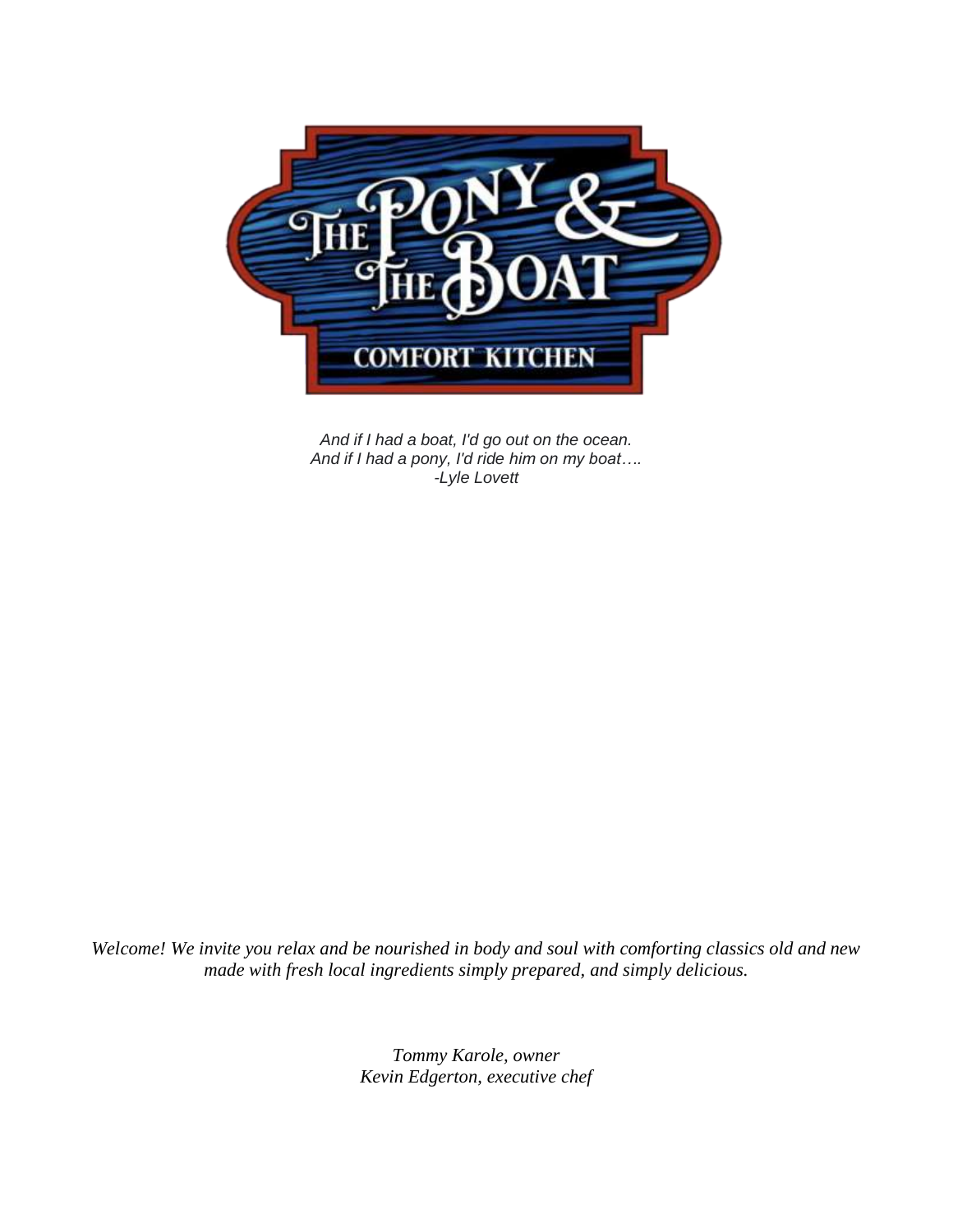## **Starters**

**Cast Iron Skillet Tater Tot Poutine -**white cheddar cheese curds, house pork belly, pan gravy  $11\sim$ 

**Crab Dip**-lump crab, artichokes, lemon zest baked with three cheeses, toasted pita  $15\sim$ 

**Saint Louis Style Toasted Ravioli** – crispy herb crust, side of marinara for dipping 11 $\sim$ 

**Korean Beef Eggrolls** – shaved ribeye, housemade kimchi, teriyaki sauce 11~

**Seafood Gazpacho** -grilled heirloom tomatoes, summer squash, peppers, cucumbers topped with shrimp and crab  $14\sim$ 

**House Corn Bread** - 2 hunks freshly baked, honey butter 5~

# **Baked NC Oysters**

*five per order*

**Oysters Rockefeller** -spinach, bacon, Parmesan cream 14~

**Bayou Butter Oysters** -roasted with Cajun spice butter \$13

**Larry's Oysters** -NC smoked sausage butter, breadcrumbs \$13

# **Salads**  *add chicken breast 7~ or grilled shrimp 9~*

**RomaCrunch -** RomaCrunch lettuce, blue cheese, local heirloom tomatoes, creamy gorgonzola Parmesan dressing, applewood smoked bacon 11

**Heirloom Caprese Salad** -local heirloom tomatoes, fresh mozzarella, extra virgin olive oil, balsamic, patio grown basil  $12~$ 

**Caesar Salad** -crisp romaine, Parmesan, caramelized onions, oven-dried tomatoes, garlic croutons  $11~$ 

#### **House Salad**

mixed greens, local heirloom tomatoes, cucumber, carrots, red onion, red wine vinaigrette  $9\sim$